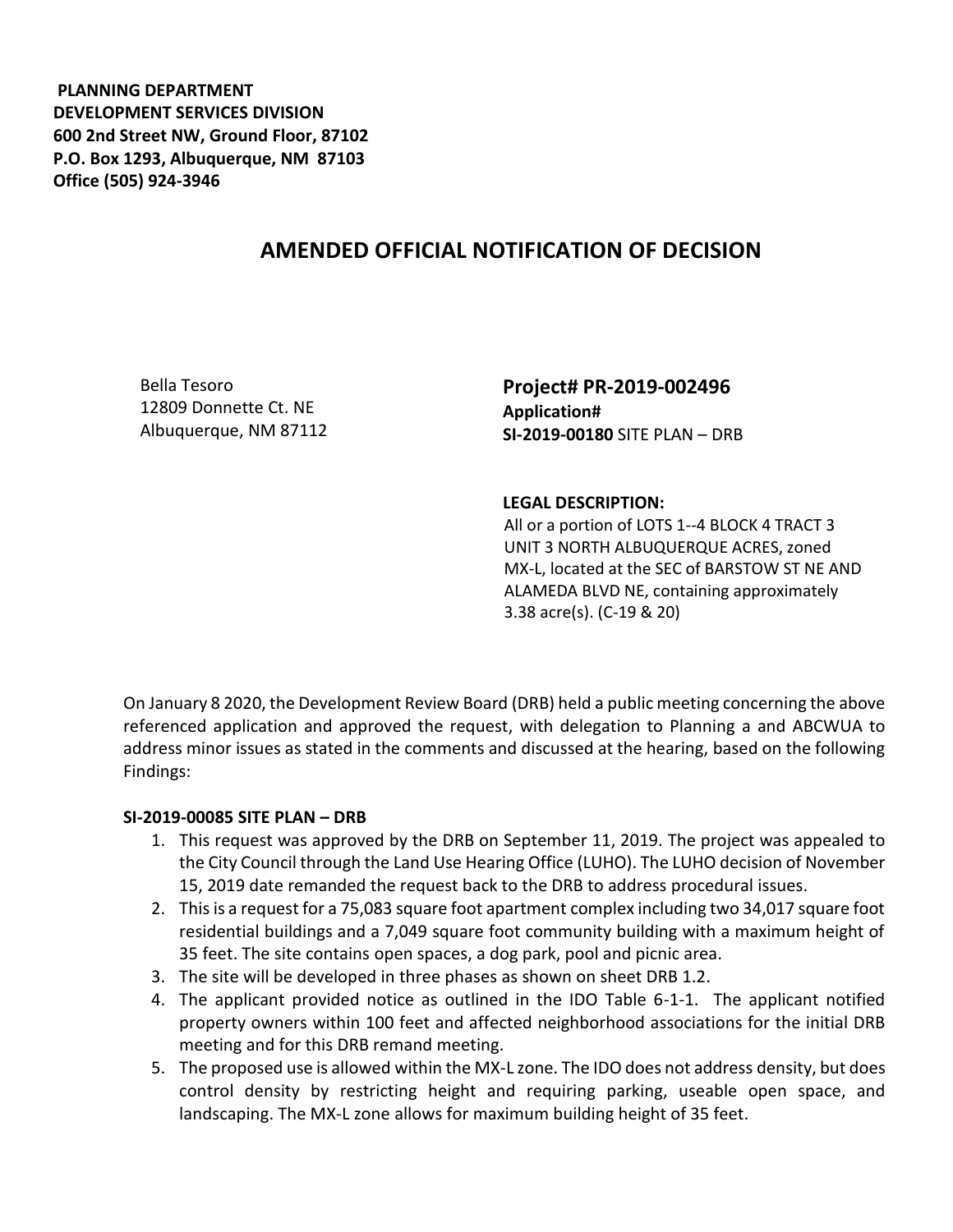Official Notice of Decision Project # PR-2019-002496 Application# SI-2019-00180 Page 2 of 3

- 6. The abutting property to the south waszoned MX-T (allowing both commercial and residential uses) at the time this Site Plan was filed and set for hearing. The Neighborhood Edge requirements of the IDO apply to subject sites that abut exclusively residentially-zoned property. Therefore, the Neighborhood Edge requirements do not apply in this case.
- 7. A Traffic Impact Study was not required for this project because it does not meet the threshold for such study as stated by the Traffic Engineer.
- 8. The applicant relocated the carport structures so that they are out of the 15-foot required setback (see condition 2, NOD 9-11-19).
- 9. The applicant agreed to add six tall shrubs and three trees along southern border landscape strip of the site plan to better screen the project for the residential use to the south.
- 10. Staff received letters of opposition to the project and there were members of the public who spoke at the DRB meeting. Major concerns included the density of the development, increased traffic, impact on local school capacity, lack of privacy for the residential development to the south, safety, and the lack of Neighborhood Edge protections in relation to the voluntary zone conversion in process for the homes on the southern boundary.
- 11. Two facilitated meetings were held as part of the original approval process. The applicant declined to have a third facilitated meeting prior to the DRB remand meeting.
- 12. Pursuant to 6-6(G)(3) Review and Decision Criteria. An application for a Site Plan DRB shall be approved if it meets all of the following criteria:
	- a.  $6-6(G)(3)(a)$  The Site Plan complies with all applicable provisions of this IDO, the DPM, other adopted City regulations. *Specifically, the height, parking, open space, landscaping and façade meet or exceed the IDO requirements.*
	- *b.* 6-6(G)(3)(b) The City's existing infrastructure and public improvements, including but not limited to its street, trail, drainage, and sidewalk systems, have adequate capacity to serve the proposed development. *The site has access to a full range of urban services including utilities, roads, and emergency services. The ABCWUA issued an availability statement for the site. A Traffic Impact Study was not required, but the applicant has committed to street improvements for Alameda and Barstow. A grading and drainage plan for the entire site has been approved by Hydrology.*
	- *c.* 6-6(G)(3)(c) The Site Plan mitigates any significant adverse impacts on the surrounding area to the maximum extent practicable. *The proposed buildings are set back approximately 90 feet from the residential development to the south; the minimum required setback is 15 feet, see 14-16-2-4(B)(1). The site has landscaping around the perimeter, onsite landscaping, and usable open space. The required landscaping would be 15,024 square feet, see 14-16-5-6(C)(20(a), 30,510 square feet are provided. The required useable open space would be 21,450 square feet; 77,117 square feet are provided.*

## **Conditions:**

- 1. This Site Plan is valid 5 years from DRB approval (1-23-2020). An extension may be requested prior to the expiration date.
- 2. Final sign off is delegated to Planning and ABCWUA for payment of pro rata.
- 3. Once the site plan has all the required signatures, a pdf of the complete signed off set will then be email to the PLNDRS.